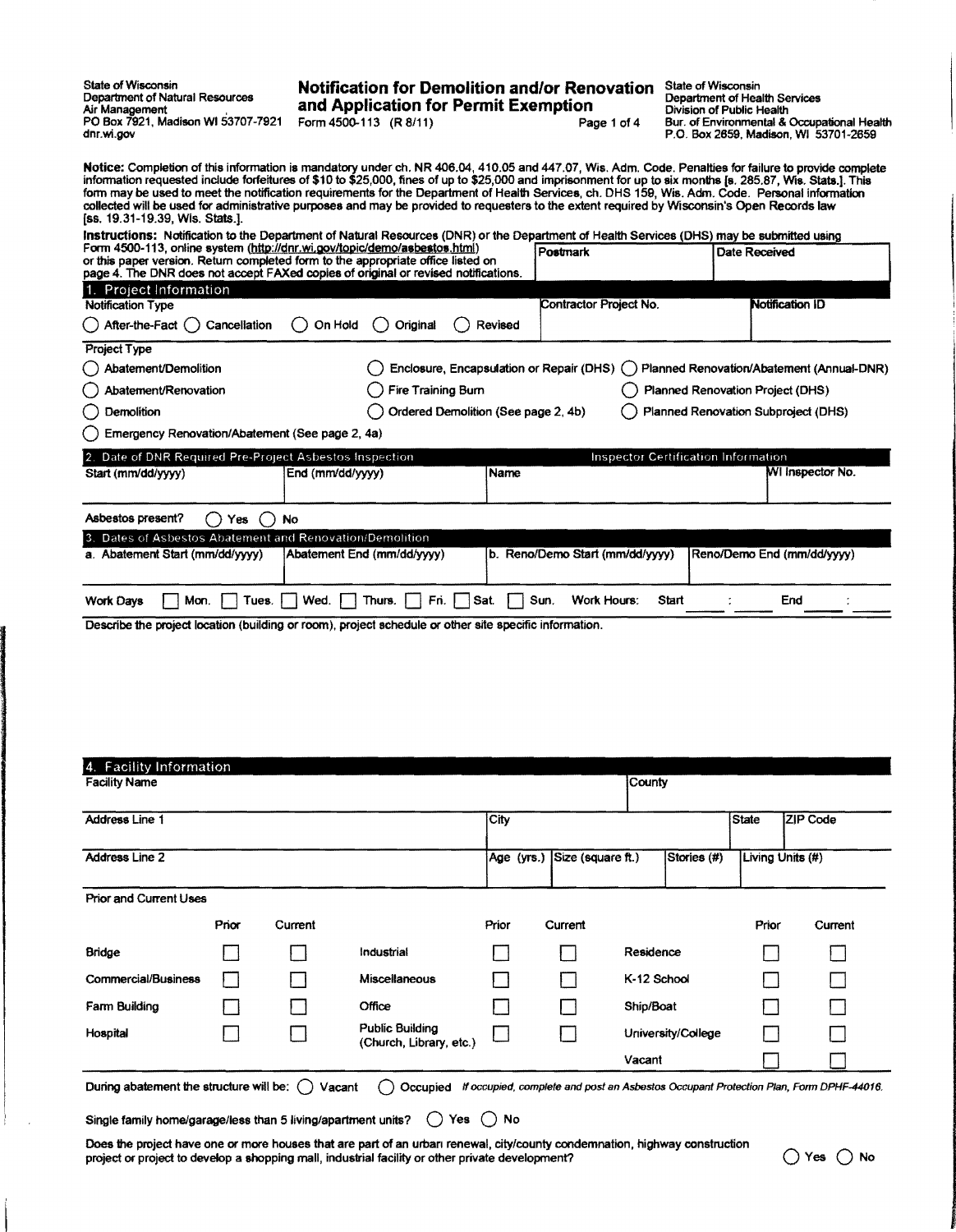# **Notification for Demolition and/or Renovation and Application for Permit Exemption Form 4500-113** (R 8/11) Form 4500-113  $(R 8/11)$

| Date (mm/dd/yyyy)<br>Description of sudden, unexpected event.<br>Explanation of how event caused unsafe condition, potential equipment damage or an unreasonable financial burden.<br>b. If an ordered demolition, identify the government agency issuing the order and attach a copy of the order. To meet the requirements of an ordered                                                                                                              |                                      | Time (12-hour clock)                                                                              |                 |          |                                                                     | am<br>pm      |
|---------------------------------------------------------------------------------------------------------------------------------------------------------------------------------------------------------------------------------------------------------------------------------------------------------------------------------------------------------------------------------------------------------------------------------------------------------|--------------------------------------|---------------------------------------------------------------------------------------------------|-----------------|----------|---------------------------------------------------------------------|---------------|
|                                                                                                                                                                                                                                                                                                                                                                                                                                                         |                                      |                                                                                                   |                 |          |                                                                     |               |
|                                                                                                                                                                                                                                                                                                                                                                                                                                                         |                                      |                                                                                                   |                 |          |                                                                     |               |
|                                                                                                                                                                                                                                                                                                                                                                                                                                                         |                                      |                                                                                                   |                 |          |                                                                     |               |
|                                                                                                                                                                                                                                                                                                                                                                                                                                                         |                                      |                                                                                                   |                 |          |                                                                     |               |
| demolition under NR 447, the building must be in imminent danger of collapse,                                                                                                                                                                                                                                                                                                                                                                           |                                      |                                                                                                   |                 |          |                                                                     |               |
| Name                                                                                                                                                                                                                                                                                                                                                                                                                                                    |                                      | Title                                                                                             |                 |          |                                                                     |               |
| <b>Authority</b>                                                                                                                                                                                                                                                                                                                                                                                                                                        |                                      | Date of Order (mm/dd/yyyy)                                                                        |                 |          | Date Order to Begin (mm/dd/yyyy)                                    |               |
| 5. Owner Information<br><b>Owner Name</b>                                                                                                                                                                                                                                                                                                                                                                                                               |                                      |                                                                                                   |                 |          |                                                                     |               |
| Address Line1                                                                                                                                                                                                                                                                                                                                                                                                                                           |                                      | Address Line 2                                                                                    |                 |          |                                                                     |               |
| City                                                                                                                                                                                                                                                                                                                                                                                                                                                    |                                      |                                                                                                   | <b>State</b>    | ZIP Code |                                                                     |               |
| Contact                                                                                                                                                                                                                                                                                                                                                                                                                                                 |                                      | Telephone Number                                                                                  |                 | Email    |                                                                     |               |
| 6. Asbestos Information                                                                                                                                                                                                                                                                                                                                                                                                                                 |                                      |                                                                                                   |                 |          |                                                                     |               |
| a. No. of Structures to be Demolished                                                                                                                                                                                                                                                                                                                                                                                                                   |                                      | Will mechanical means be used for abatement or is the material in poor condition?<br>() Yes () No | If yes, see 6b. |          |                                                                     |               |
| b. Removal Methods and Conditions: If any Cat I or II nonfriable materials on this project will be removed by mechanical chipping or drilling, cutting or<br>sawing, abrading or grinding, add these material amounts to the Friable/RACM Surface Area box. If any Cat I or II nonfriable materials are in "poor<br>condition" meaning the material is peeling, cracking or crumbling, add these material amounts to the Friable/RACM Surface Area box. |                                      |                                                                                                   |                 |          |                                                                     |               |
| Amount of Asbestos, including:<br>A. Regulated Friable Asbestos/RACM to be removed.<br>B. Category   &    ACM TO BE removed.                                                                                                                                                                                                                                                                                                                            | A. Friable<br>Asbestos/RACM<br>TO BE | <b>B.</b> Nonfriable<br>Asbestos Material<br>TO BE removed<br><b>CATI</b><br>CAT II               |                 |          | C. Nonfriable Asbestos<br>Material NOT removed<br>before demolition |               |
| C. Category   & II ACM NOT removed.                                                                                                                                                                                                                                                                                                                                                                                                                     | removed                              |                                                                                                   |                 | CAT I    |                                                                     | <b>CAT II</b> |
| Pipes (linear feet)                                                                                                                                                                                                                                                                                                                                                                                                                                     |                                      |                                                                                                   |                 |          |                                                                     |               |
| Surface (square feet)                                                                                                                                                                                                                                                                                                                                                                                                                                   |                                      |                                                                                                   |                 |          |                                                                     |               |
| Volume (cubic feet)                                                                                                                                                                                                                                                                                                                                                                                                                                     |                                      |                                                                                                   |                 |          |                                                                     |               |

d. Description of the asbestos material involved and its location in the facility to be demolished/renovated.

e. Description of abatement, renovation and/or demolition work, including specific abatement/demolition methods to be used.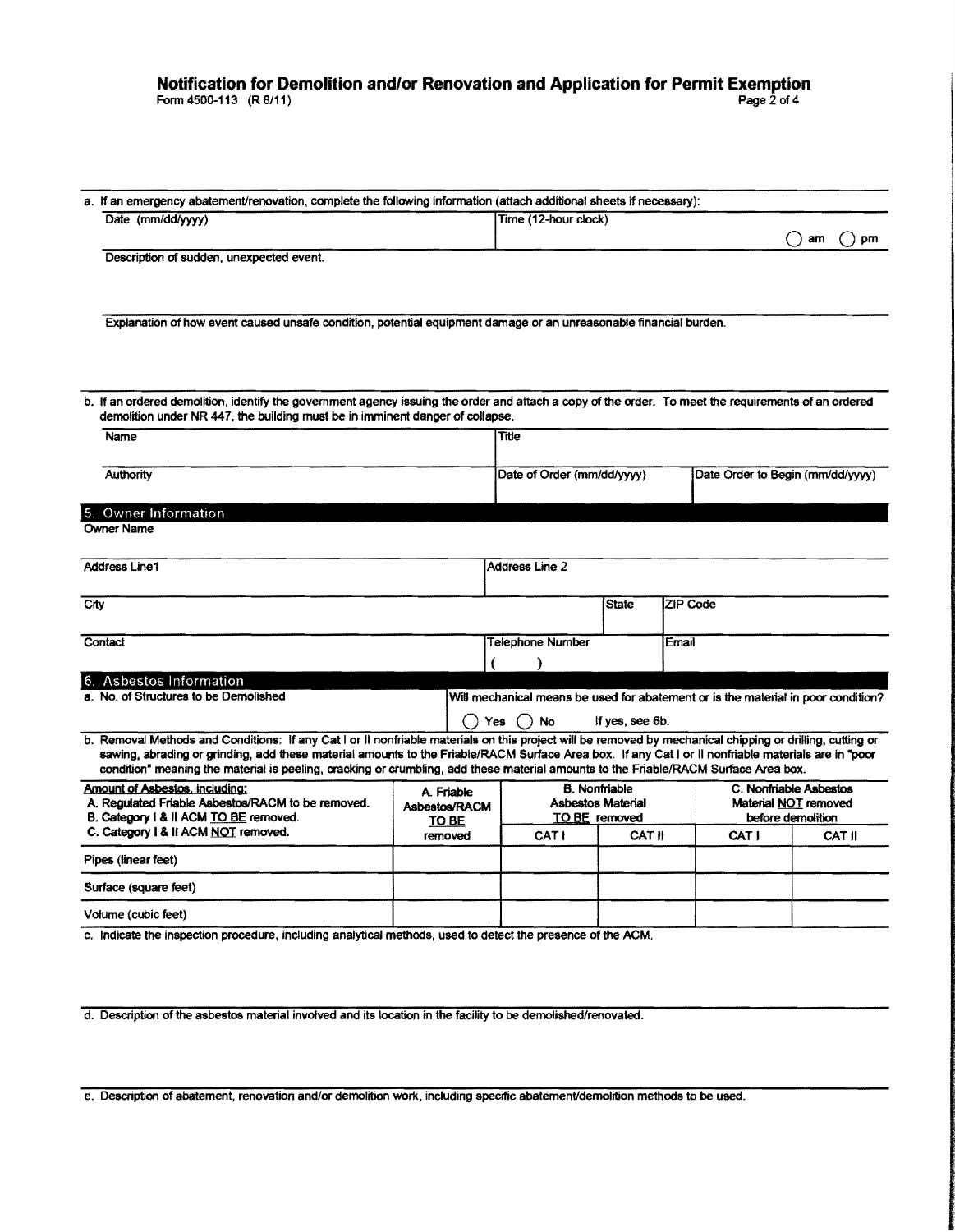### Notification for Demolition and/or Renovation and Application for Permit Exemption Form 4500-113 (R 8/11) Form 4500-113  $(R 8/11)$

1. Description of abatement work practices/engineering controls and waste handling procedures, specific to this site, used in preventing ACM emissions.

g. Description of procedures to be followed if asbestos not previously identified is found or not previously nonfriable asbestos becomes crumbled, pulverized or reduced to a powder.

## 7. Asbestos Contractor Information

Contractor Name

| Address Line 1 | County |              |          |
|----------------|--------|--------------|----------|
|                |        |              |          |
| Address Line 2 | City   | <b>State</b> | ZIP Code |
|                |        |              |          |
| Contact        |        |              |          |

#### 8. Fee Information

Based on the values in Table 1. use the charts below to determine the fee for the notification. Fees are payable to the appropriate agency. DNR OR DHS.

| a. DNR Fees                                                                                                                                                                                                                                                                |                                                                                                                                                                                                                                                                                                                                                                                                                                                                                                                                                   |                                      |                                                               |  |  |  |
|----------------------------------------------------------------------------------------------------------------------------------------------------------------------------------------------------------------------------------------------------------------------------|---------------------------------------------------------------------------------------------------------------------------------------------------------------------------------------------------------------------------------------------------------------------------------------------------------------------------------------------------------------------------------------------------------------------------------------------------------------------------------------------------------------------------------------------------|--------------------------------------|---------------------------------------------------------------|--|--|--|
| <b>Project Type</b>                                                                                                                                                                                                                                                        | Quantities to be Abated<br>* Refer to the table in Section 6 to determine fee submittal amount<br>* Make checks payable to WI Dept. of Natural Resources                                                                                                                                                                                                                                                                                                                                                                                          | <b>Check</b><br><b>Amount</b><br>Due |                                                               |  |  |  |
| <b>Demolition</b>                                                                                                                                                                                                                                                          | Fire department training exercise on a single residential structure                                                                                                                                                                                                                                                                                                                                                                                                                                                                               | \$100<br>П                           |                                                               |  |  |  |
| <b>Demolition</b>                                                                                                                                                                                                                                                          | Less than 160 square and 260 linear feet of friable or any amount of nonfriable ACM                                                                                                                                                                                                                                                                                                                                                                                                                                                               | \$135                                |                                                               |  |  |  |
| Reno/Demo                                                                                                                                                                                                                                                                  | Original notification estimate of friable asbestos/RACM has changed by at least 20% during the<br>project                                                                                                                                                                                                                                                                                                                                                                                                                                         | \$100                                |                                                               |  |  |  |
| Reno/Demo                                                                                                                                                                                                                                                                  | At least 160 sq. or 260 in. ft. friable as bestos/RACM but less than 1000 combined feet                                                                                                                                                                                                                                                                                                                                                                                                                                                           | \$400<br>П                           |                                                               |  |  |  |
| <b>Reno/Demo</b>                                                                                                                                                                                                                                                           | Combined square & linear feet friable asbestos/RACM quantities of at least 1000 feet but less<br>than 5000 feet                                                                                                                                                                                                                                                                                                                                                                                                                                   |                                      |                                                               |  |  |  |
| Reno/Demo                                                                                                                                                                                                                                                                  | Combined square & linear feet friable asbestos/RACM quantities of at least 5000 feet                                                                                                                                                                                                                                                                                                                                                                                                                                                              | $\Box$ \$1,325                       |                                                               |  |  |  |
| Reno/Demo                                                                                                                                                                                                                                                                  | <b>After-the-Fact notifications require double the appropriate fee listed above.</b>                                                                                                                                                                                                                                                                                                                                                                                                                                                              | $\Box$ s                             |                                                               |  |  |  |
| Asbestos Renovation/Demolition Fees - Check or money order must be submitted with notification to DNR Asbestos Coordinator                                                                                                                                                 |                                                                                                                                                                                                                                                                                                                                                                                                                                                                                                                                                   |                                      |                                                               |  |  |  |
| b. DHS Fees                                                                                                                                                                                                                                                                |                                                                                                                                                                                                                                                                                                                                                                                                                                                                                                                                                   |                                      |                                                               |  |  |  |
|                                                                                                                                                                                                                                                                            | Location:<br>Interior<br>TYPE AND AMOUNT OF ASBESTOS:                                                                                                                                                                                                                                                                                                                                                                                                                                                                                             | exterior                             | <b>Total Amount</b><br>of Asbestos                            |  |  |  |
| Type:<br>Flooring:<br>Roofing:                                                                                                                                                                                                                                             | Friable - Submit notification for:<br>< 260 linear feet<br>< 160 square feet<br>< 35 cubic feet<br>Any amount of asbestos in residential buildings with fewer than 5 units<br>Pipes/ducts<br>Surfacing<br>Other friable ACM:<br>Non-Friable - Submit notification for asbestos projects involving:<br>Any amount, intact manual methods, or,<br>< 160 square feet, mechanical chipping<br>Any amount, intact manual methods, or,<br>< 5,580 square feet, mechanical chipping<br>Siding: Any amount, intact methods only<br>Other non-friable ACM: |                                      | <b>Linear Feet</b><br><b>Square Feet</b><br><b>Cubic Feet</b> |  |  |  |
|                                                                                                                                                                                                                                                                            | No Fee Required<br>For payment methods see instructions and fees.                                                                                                                                                                                                                                                                                                                                                                                                                                                                                 | Fee                                  |                                                               |  |  |  |
|                                                                                                                                                                                                                                                                            | Original notice, 2 or more working days<br>Revision, less than 2 working days<br>Sub-project                                                                                                                                                                                                                                                                                                                                                                                                                                                      | П<br>\$50                            |                                                               |  |  |  |
|                                                                                                                                                                                                                                                                            | Original notice, 2 or less than working days<br>Planned renovation project notice                                                                                                                                                                                                                                                                                                                                                                                                                                                                 | \$100<br>П                           |                                                               |  |  |  |
| PROJECT NOTIFICATION AFFIDAVIDT -- I am an authorized representative of the abatement company named above. I certify that the<br>information provided on this form is correct to the best of my knowledge and that this project complies with Ch. DHS 159. Wis. Adm. Code. |                                                                                                                                                                                                                                                                                                                                                                                                                                                                                                                                                   |                                      |                                                               |  |  |  |
| Signature                                                                                                                                                                                                                                                                  | <b>DHS Certification Number</b>                                                                                                                                                                                                                                                                                                                                                                                                                                                                                                                   | Date Signed                          |                                                               |  |  |  |

If DHS fees apply, this notification is complete. Fax notification and credit card payment to 608-266-9711. To mail, see address on page 4. If DNR fees apply, complete page 4.